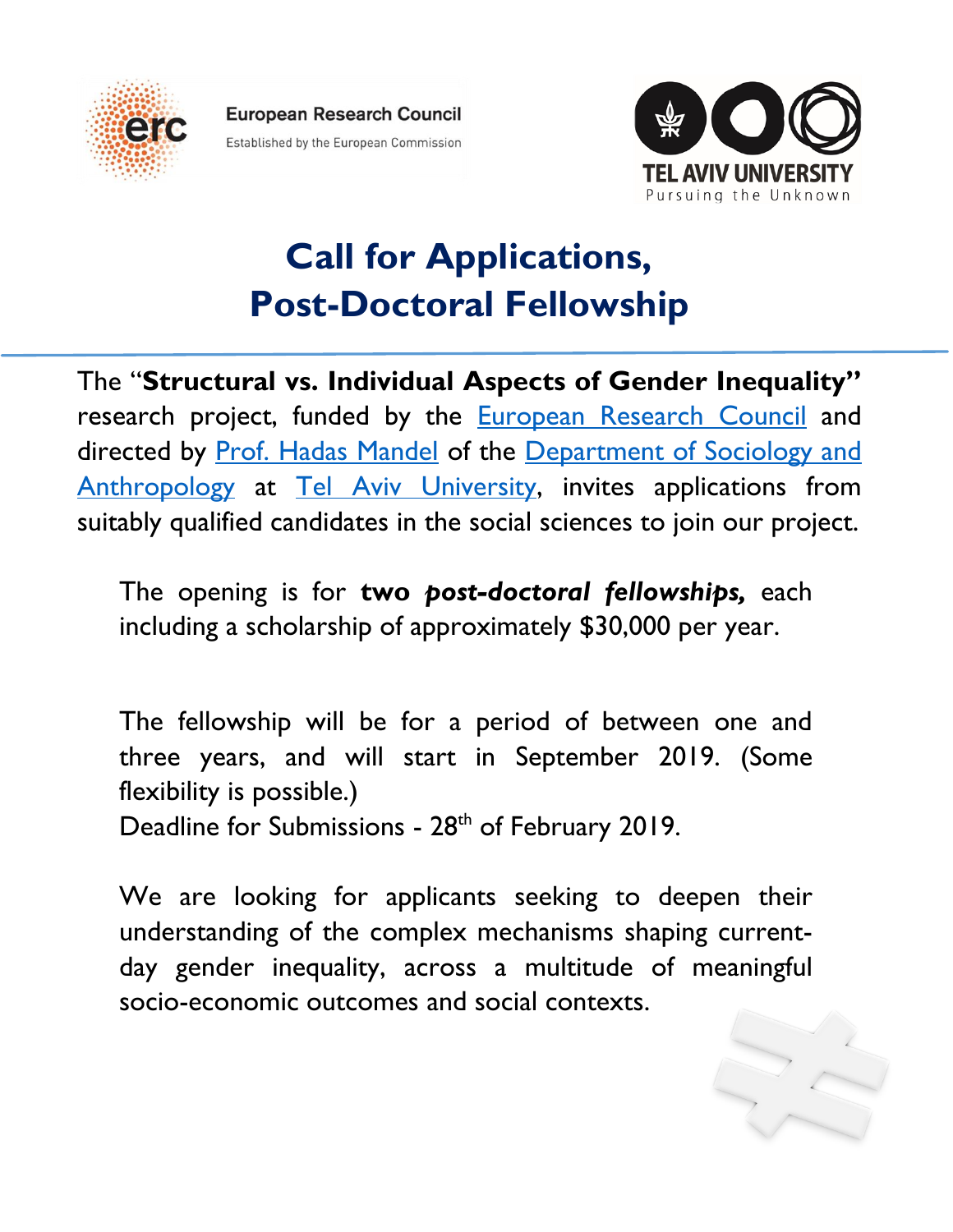



Applicants should be knowledgeable and experienced in analyzing comparative cross-country and longitudinal survey data, and theorizing on processes determining change in social inequality.

## Key **skills and qualifications**:

*Ph.D. in Sociology, Gender Studies, Political Science, Economics, Labor Studies.*

*A strong background and proven experience in quantitative research methods and thinking.*

*A consolidated knowledge of theory and thought relating to gender inequality.*

*The ability to work both as part of a scholarly community and research team, and to independently self-govern and advance research interests.*

Applications should be submitted to the project director, Prof. Hadas Mandel, at [hadasm@tauex.tau.ac.il,](mailto:hadasm@tauex.tau.ac.il) and to the administrative manager, Amit Lazarus, at **[amit.lazarus@mail.huji.ac.il.](mailto:amit.lazarus@mail.huji.ac.il)** 

Applications should include the following documents:

*A cover letter describing your research interests and the nature and duration of position you seek with us.*

*A detailed CV (including list of publications).*